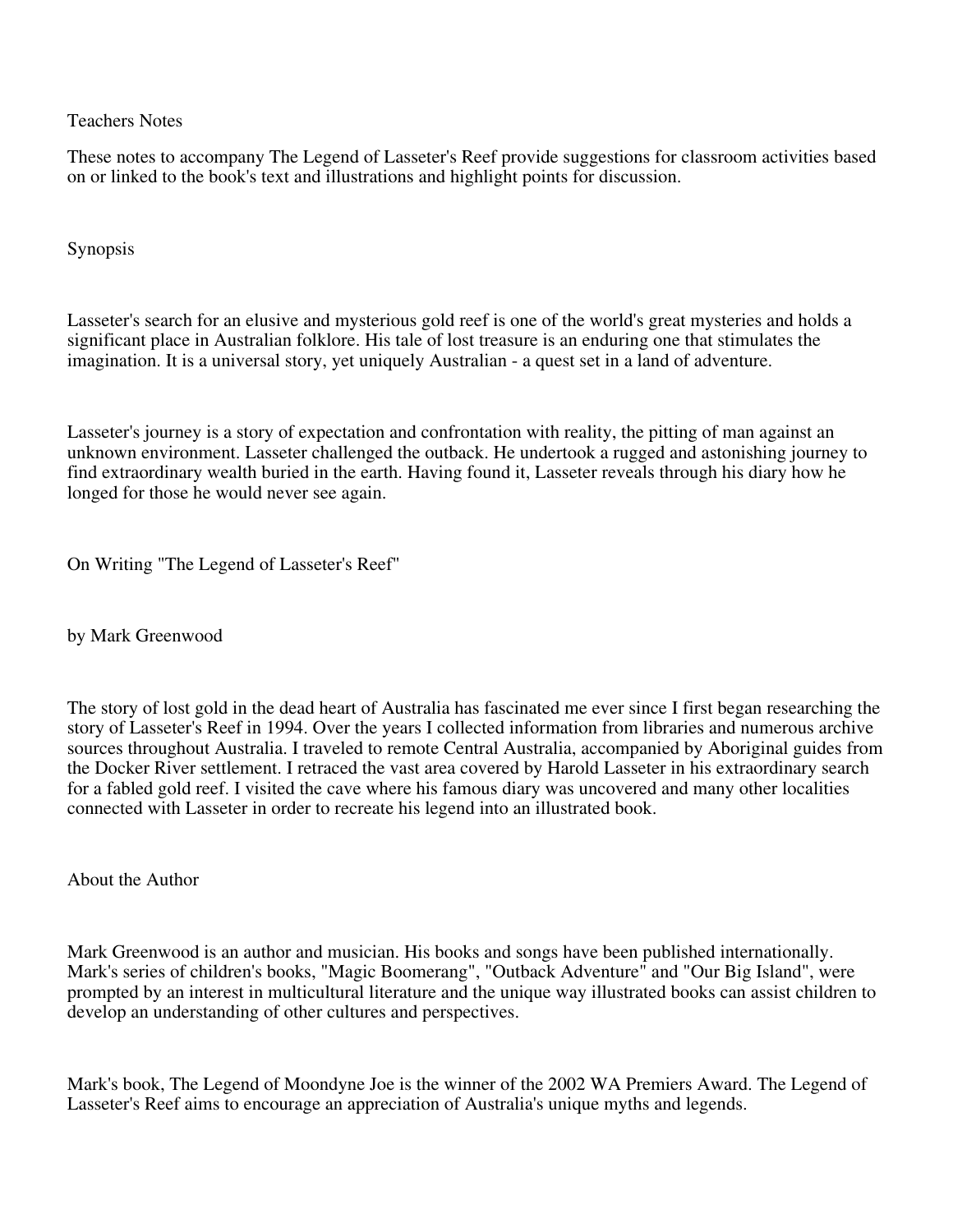Mark enjoys working with students of all ages, inspiring and developing their natural curiosity about books and writing.

About the Illustrations

Having collected a vast treasure of documents, photographs, books, letters and maps Mark began to consider the art and design component of the book. Although a primitive style of illustration was appropriate for a setting of vast open spaces and a tale of wealth beyond dreams, he also wanted to include historical details to balance the innocence and freedom of expression of the illustrations.

Mark wanted the illustrations to leave the textures and frontier qualities of Central Australia to the imagination and invite the reader into the events in Lasseter's haunting story.

Suggestions for classroom activities

Talk / write / research life in the days of the prospectors, the gold rush, the depression.

Imagine you were suddenly transported back in time. What was life like in the Central Australia at the turn of the century?

Follow the unfolding train of events in Lasseter's search to find riches in the mysterious dead heart of the Australian Outback. Create a time-line of the important dates and places in the story of Lasseter's Reef and include in it your own illustrations.

Using the book's endpapers and maps as a guide, design your own map to Lasseter's Reef. Include illustrations and clues to the gold.

Research and write about other lost treasures.

Look at the reasons why people explored Australia and the hardships they endured.

Who was Bob Buck? Who was Harding? Develop the characters of Lasseter, Bob Buck, Harding, the C.A.G.E. expedition members, the Afghan Cameleer, the Aboriginal elder.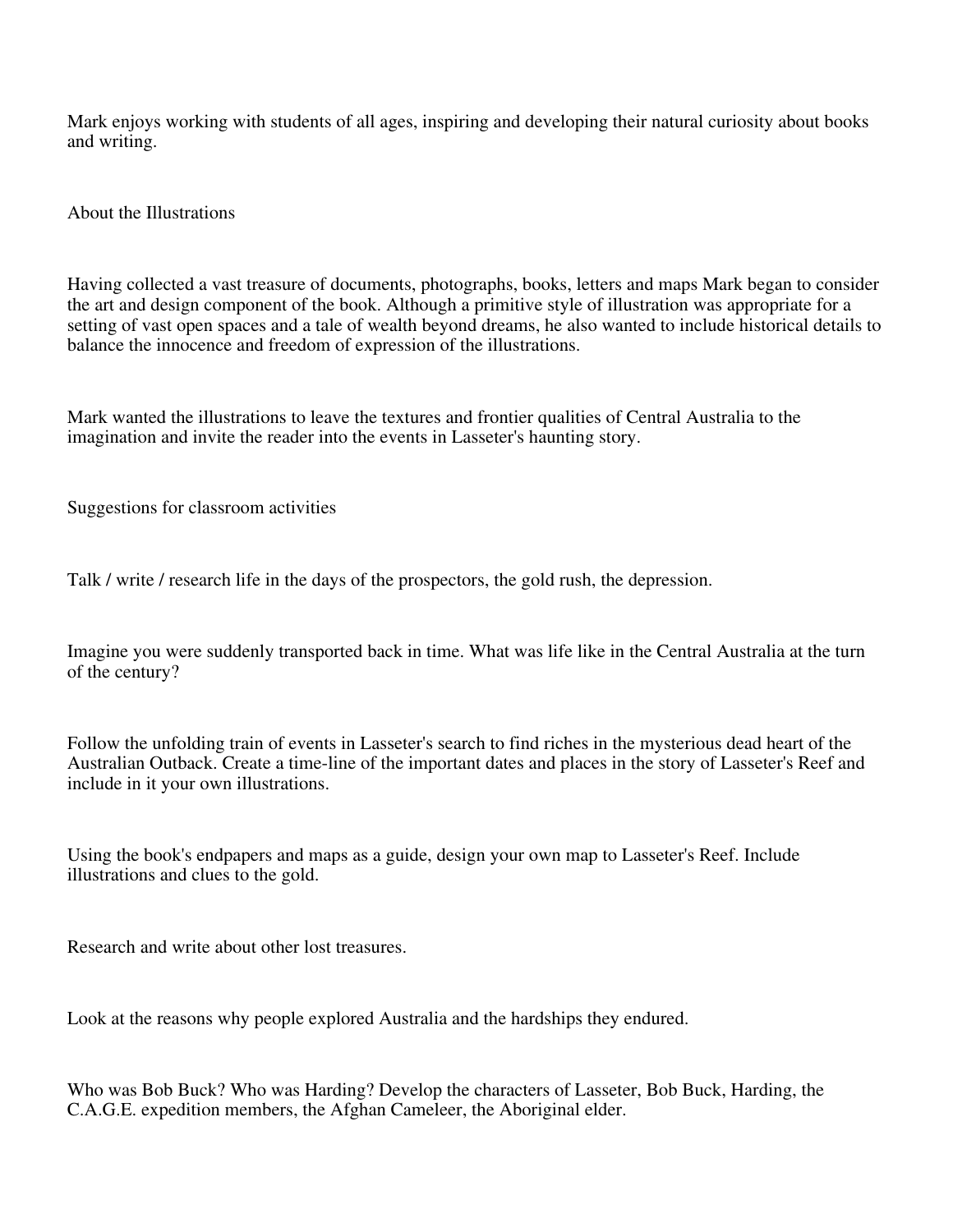Discuss what made Lasseter different from other prospectors.

Imagine you are an explorer or prospector - write a diary entry titled: "My first day in uncharted land". Describe the textures of the Australian outback and its frontier qualities.

Newsflash! Write a front-page story about someone finding Lasseter's Reef. Design your own article with a catchy title, sub-headings, text and illustrations.

Write a song or poem about Lasseter's lost treasure of gold.

Research & describe the country Lasseter explored: the flora, fauna, landmarks, and colours.

Retell the story from an Aboriginal perspective.

Make your own diary using antigued paper and cloth or card cover.

The story and its themes

Discuss the theme of journeys, expectation and confrontation with realities, the pitting of man against and unknown environment and how important they are to the historical origins of other Australian stories of explorers and legends.

Lasseter challenged the outback. He dragged on beneath the sun, his tongue bursting with thirst and his mind suffering from the disorientation of the desert. He undertook a rugged and astonishing journey to find extraordinary wealth buried in the earth. Discuss the strength of spirit nurtured by a life in search of gold.

Why does the story of Lasseter's Reef have such an appeal? Why has his treasure never been found? Does Lasseter's Reef exist?

Discussion - Does an appreciation of our goldrush history, give us a better understanding of ourselves, and our culture?

The Cover & Endpapers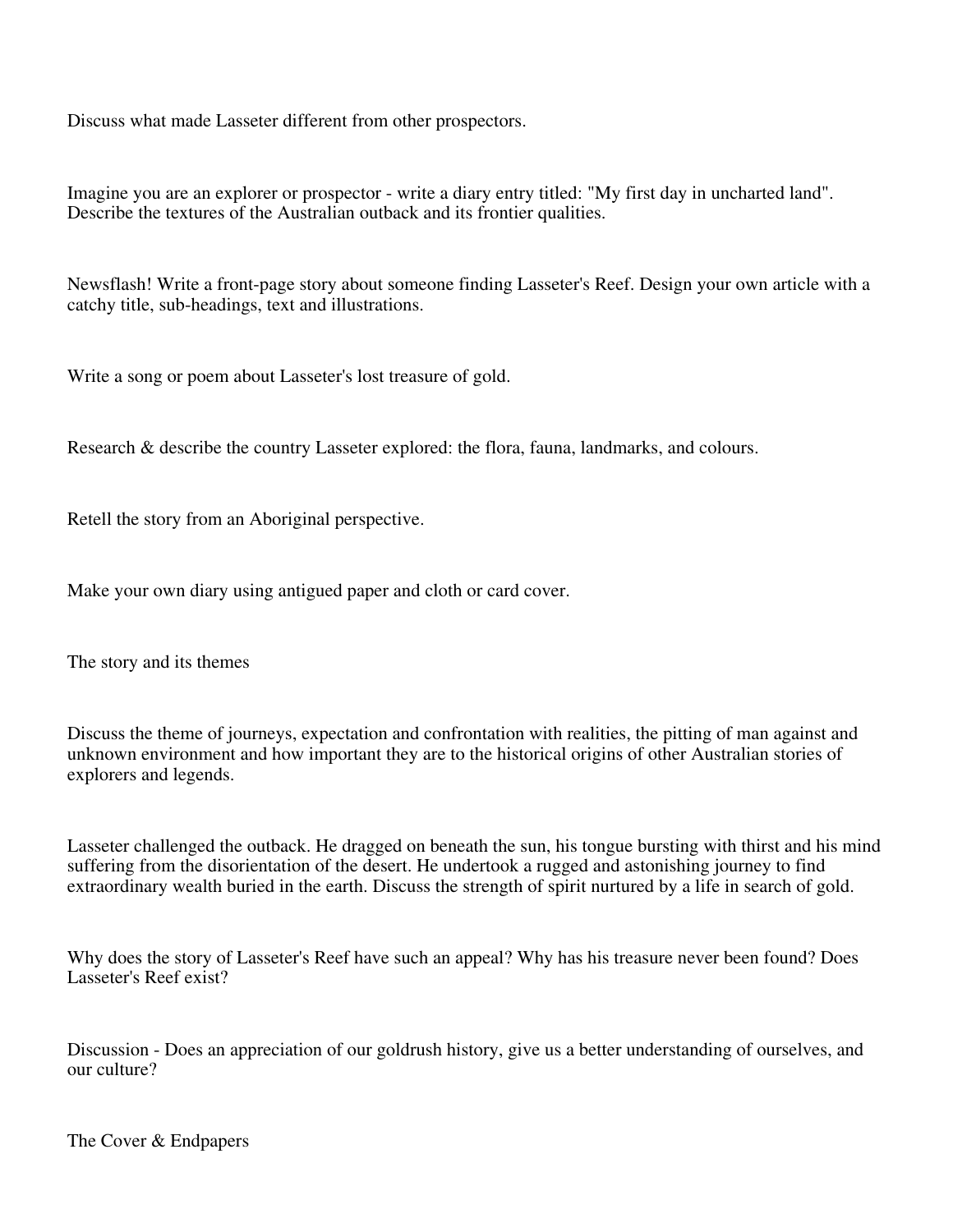Ask students to look closely at the front cover and endpapers. Have them jot down quickly, like a brainstorming session, their responses. What questions come to mind? What might the story be about? When is the story set?

Questions based on the text

Where did Lasseter bury his papers, maps and letters? What was rumored to be hidden in Central Australia? Why was it dangerous to travel through uncharted land? Why was Lasseter disappointed at the McDonnell Ranges? Where might Lasseter's Reef be? How did Lasseter find the reef? When did Lasseter first find gold? What are the landmarks that identify the location of the gold reef? Who rescued Lasseter? Who was Harding and what was he doing in the desert? Why couldn't Lasseter guide investors to the gold? What was special about the agreement Lasseter deposited at the Sydney bank? What does C.A.G.E. stand for? What was the name of the expedition's aeroplane? Where did Lasseter first meet the dingo trapper? According to Lasseter, can the reef be seen from the air? What happened to the truck and the aeroplane? Why did Lasseter go on alone? What can be found in the centre of three fires at Lake Christopher? Describe Lasseter country. What happened at Lake Amadeus? What landmarks did Lasseter recognize? Why did Lasseter's camels run away? Where did Lasseter find shelter? Who befriended Lasseter?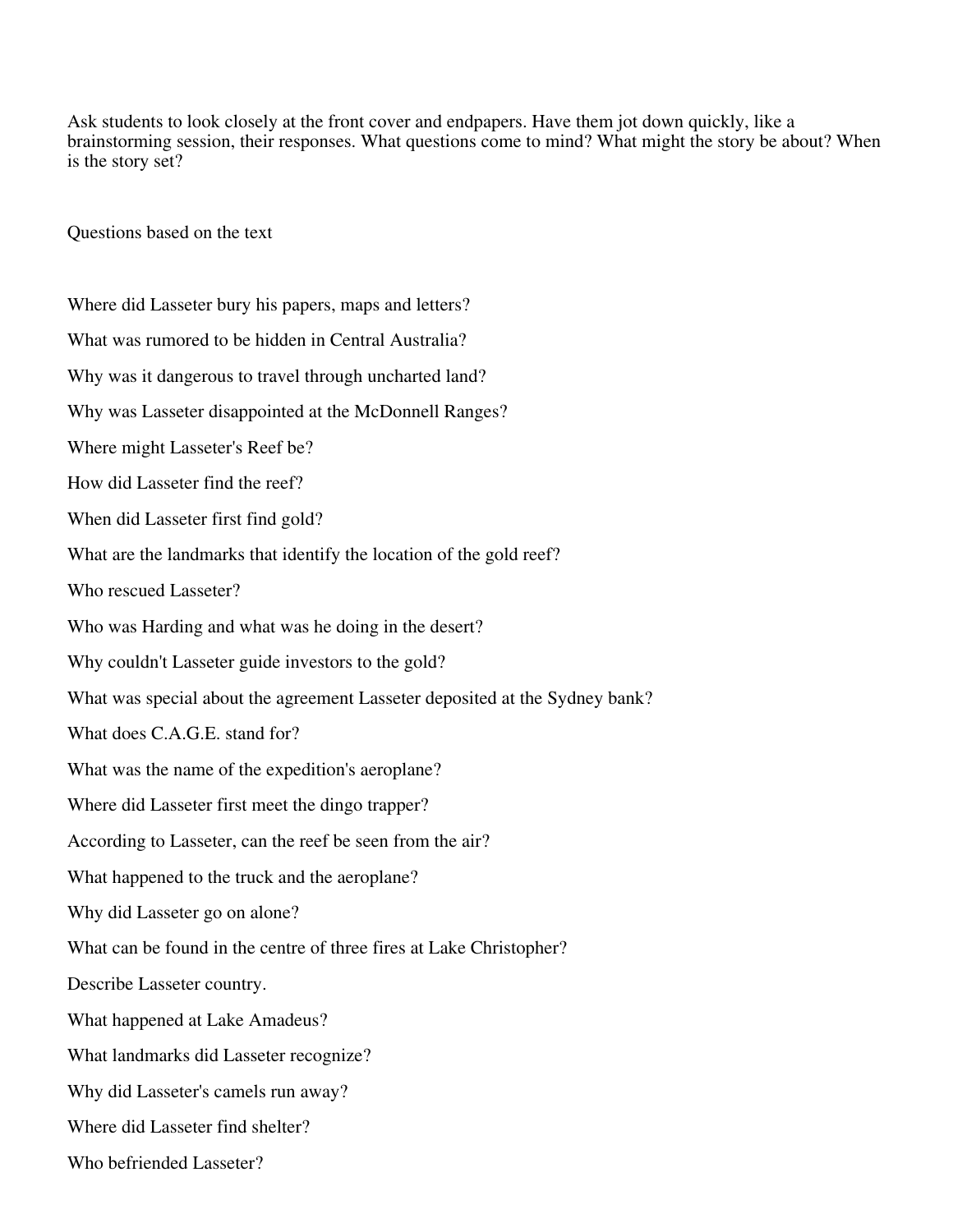What happened at the cave? Lasseter's only chance of survival was to ... What was in Lasseter's Diary? What did the carving on the tree outside the cave mean? Where did Lasseter bury his diary? What does Lasseter's writing tell us about him? Where is Lasseter's grave? What was Bob Buck renowned for? Whose grave did Bob Buck find? Why is Lasseter a legend? Will Lasseter's reef ever be found?

## Further reading for teachers

'Lasseter's Last Ride' Idriess, Ion Sydney: Angus & Robertson, 1980 'Lasseter, in quest of gold'Marshall-Stoneking, Billy Sydney: Hodder & Stoughton, 1989 'On Lasseter's trail' Clacherty, Desmond Victoria: Malvern Press, 1989 'Hell's Airport and Lasseter's lost legacy' Coote, Errol S.A.: Investigator Press, 1981 'Lasseter did not lie!' Stapleton, Austin S.A.: Investigator Press, 1981 'Lasseter's Dream of Millions' Blakeley, Fred Sydney: Transpareon Press, 1984 'Does Lasseter's Reef really exist?' Terry, Michael N.S.W.: Thomson Publishing, 1970 'Lasseter, The Making of a Legend' Marshall-Stoneking, Billy Sydney: Allen & Unwin, 1985 'Lasseter Demystified and Two German Rouseabouts' Scherer, P.A.S.A.: Scherer, 1996 'The Search for Harold Lasseter' Hubbard, Murray N.S.W.: Angus & Robertson, 1993 'Lasseter's Diary' Lasseter, Harold Bell Sydney: Angus & Robertson, 1986 Bailey, J., 'History of Lasseter's Reef', State Library of New South Wales. Blatchford, T., letter to Central Australian Gold Exploration Co. Ltd (CAGE) Chairman, 18 February 1932, Battye Library. CAGE Papers, State Library of New South Wales.

Terry, Michael, Untold Miles, Selwyn & Blount, London, 1933;